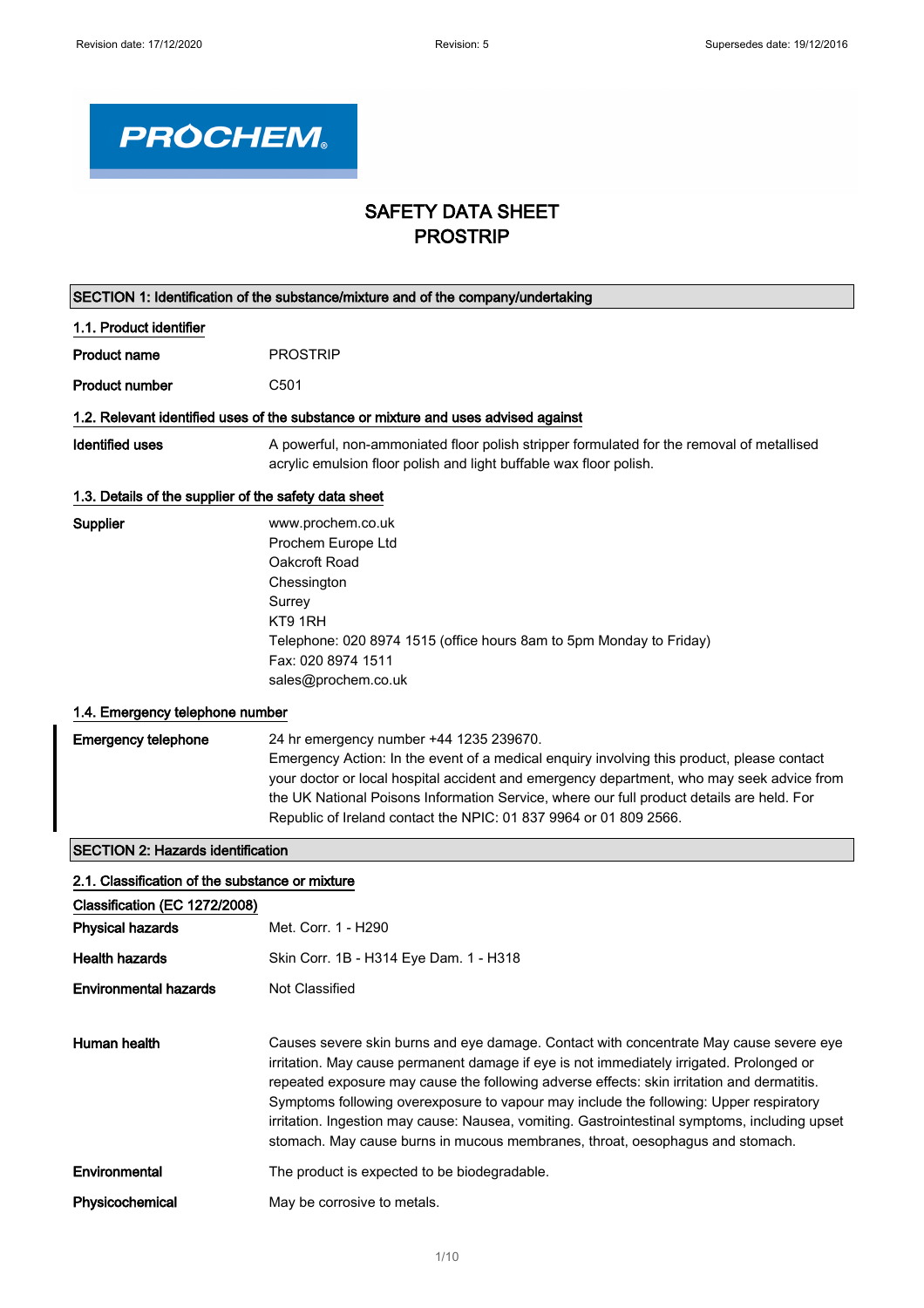### 2.2. Label elements

### Hazard pictograms



| Signal word                     | Danger                                                                                                                                                                                                                                                                                                                                                                                                                                                                                                                                         |
|---------------------------------|------------------------------------------------------------------------------------------------------------------------------------------------------------------------------------------------------------------------------------------------------------------------------------------------------------------------------------------------------------------------------------------------------------------------------------------------------------------------------------------------------------------------------------------------|
| <b>Hazard statements</b>        | H <sub>290</sub> May be corrosive to metals.<br>H314 Causes severe skin burns and eye damage.                                                                                                                                                                                                                                                                                                                                                                                                                                                  |
| <b>Precautionary statements</b> | P <sub>102</sub> Keep out of reach of children.<br>P280 Wear protective gloves/ protective clothing/ eye protection/ face protection.<br>P305+P351+P338 IF IN EYES: Rinse cautiously with water for several minutes. Remove<br>contact lenses, if present and easy to do. Continue rinsing.<br>P303+P361+P353 IF ON SKIN (or hair): Take off immediately all contaminated clothing.<br>Rinse skin with water or shower.<br>P301+P330+P331 IF SWALLOWED: Rinse mouth. Do NOT induce vomiting.<br>P310 Immediately call a POISON CENTER/ doctor. |
| Contains                        | Disodium metasilicate, 2-Aminoethanol                                                                                                                                                                                                                                                                                                                                                                                                                                                                                                          |
| Detergent labelling             | $\leq$ 5% non-ionic surfactants                                                                                                                                                                                                                                                                                                                                                                                                                                                                                                                |

### 2.3. Other hazards

# See section 8 for details of exposure limits. SECTION 3: Composition/information on ingredients 3.2. Mixtures Disodium metasilicate <8% CAS number: 6834-92-0 EC number: 229-912-9 REACH registration number: 01- 2119449811-37-XXXX Classification Met. Corr. 1 - H290 Skin Corr. 1B - H314 Eye Dam. 1 - H318 STOT SE 3 - H335 (2-Methoxymethylethoxy)propanol 1-5% CAS number: 34590-94-8 EC number: 252-104-2 REACH registration number: 01- 2119450011-60-XXXX Substance with a Community workplace exposure limit. Classification Not Classified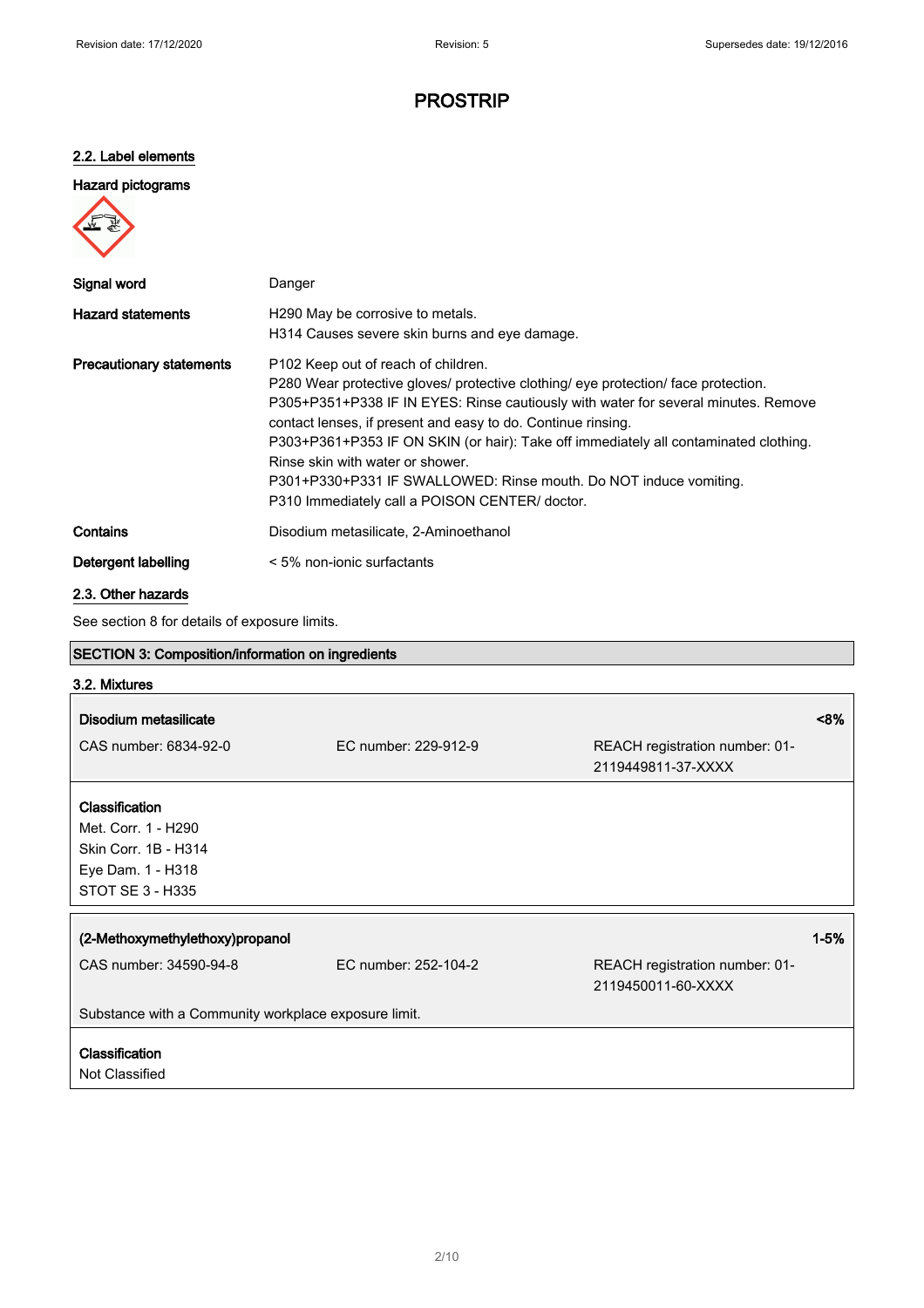| 2-Aminoethanol                                                                                                                                                                          | $2\%$                                                                                                                                                                      |
|-----------------------------------------------------------------------------------------------------------------------------------------------------------------------------------------|----------------------------------------------------------------------------------------------------------------------------------------------------------------------------|
| CAS number: 141-43-5                                                                                                                                                                    | EC number: 205-483-3                                                                                                                                                       |
| Classification<br>Acute Tox. 4 - H302<br>Acute Tox. 4 - H312<br>Acute Tox. 4 - H332<br>Skin Corr. 1B - H314<br>Eye Dam. 1 - H318<br><b>STOT SE 3 - H335</b><br>Aquatic Chronic 3 - H412 |                                                                                                                                                                            |
|                                                                                                                                                                                         | The Full Text for all R-Phrases and Hazard Statements are Displayed in Section 16.                                                                                         |
| <b>SECTION 4: First aid measures</b>                                                                                                                                                    |                                                                                                                                                                            |
| 4.1. Description of first aid measures                                                                                                                                                  |                                                                                                                                                                            |
| <b>Inhalation</b>                                                                                                                                                                       | Move affected person to fresh air at once. Get medical attention if any discomfort continues.                                                                              |
| Ingestion                                                                                                                                                                               | Rinse mouth thoroughly with water. Give plenty of water to drink. Never give anything by<br>mouth to an unconscious person. Get medical attention. Do not induce vomiting. |
| <b>Skin contact</b>                                                                                                                                                                     | Wash skin thoroughly with soap and water. Get medical attention if irritation persists after<br>washing.                                                                   |
| Eye contact                                                                                                                                                                             | Remove any contact lenses and open eyelids wide apart. Continue to rinse for at least 15<br>minutes. Get medical attention.                                                |
|                                                                                                                                                                                         | 4.2. Most important symptoms and effects, both acute and delayed                                                                                                           |
| Skin contact                                                                                                                                                                            | Causes severe skin burns and eye damage.                                                                                                                                   |
| Eye contact                                                                                                                                                                             | May cause serious eye damage.                                                                                                                                              |
|                                                                                                                                                                                         | 4.3. Indication of any immediate medical attention and special treatment needed                                                                                            |
| <b>Specific treatments</b>                                                                                                                                                              | Treat symptomatically. Skin and/or eye contact Rinse immediately with plenty of water.                                                                                     |
| <b>SECTION 5: Firefighting measures</b>                                                                                                                                                 |                                                                                                                                                                            |
| 5.1. Extinguishing media                                                                                                                                                                |                                                                                                                                                                            |
| Suitable extinguishing media                                                                                                                                                            | The product is not flammable. Extinguish with the following media: Water spray, dry powder or<br>carbon dioxide.                                                           |
| 5.2. Special hazards arising from the substance or mixture                                                                                                                              |                                                                                                                                                                            |
| Specific hazards                                                                                                                                                                        | No unusual fire or explosion hazards noted.                                                                                                                                |
| <b>Hazardous combustion</b><br>products                                                                                                                                                 | Thermal decomposition or combustion products may include the following substances: Oxides<br>of carbon. Nitrogen oxide.                                                    |
| 5.3. Advice for firefighters                                                                                                                                                            |                                                                                                                                                                            |
| Special protective equipment<br>for firefighters                                                                                                                                        | Wear positive-pressure self-contained breathing apparatus (SCBA) and appropriate protective<br>clothing.                                                                   |
| <b>SECTION 6: Accidental release measures</b>                                                                                                                                           |                                                                                                                                                                            |
|                                                                                                                                                                                         | 6.1. Personal precautions, protective equipment and emergency procedures                                                                                                   |

6.2. Environmental precautions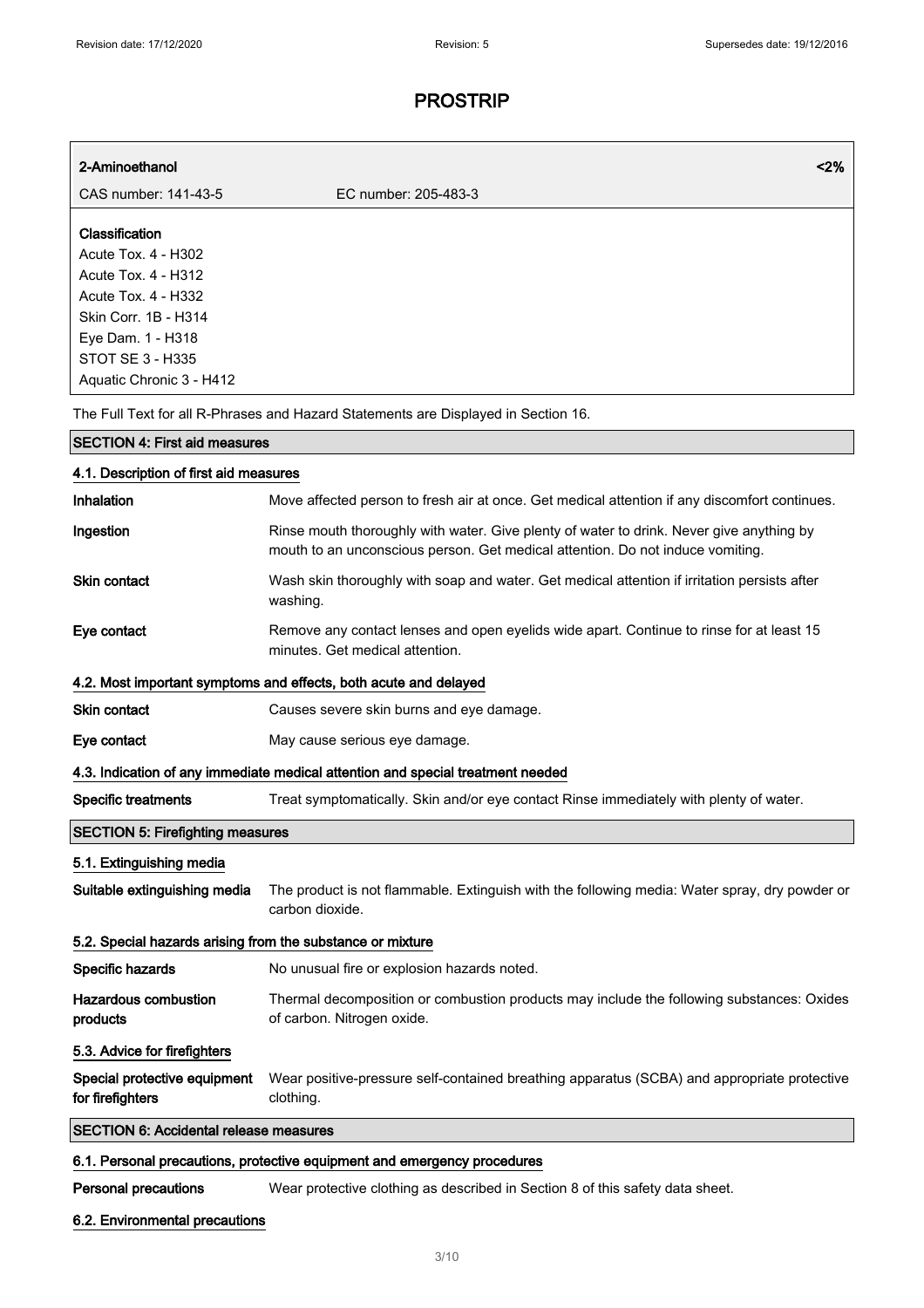Environmental precautions Do not discharge into drains or watercourses or onto the ground.

#### 6.3. Methods and material for containment and cleaning up

Methods for cleaning up Absorb spillage with non-combustible, absorbent material. Collect and place in suitable waste disposal containers and seal securely. Dispose of waste to licensed waste disposal site in accordance with the requirements of the local Waste Disposal Authority.

#### 6.4. Reference to other sections

| Reference to other sections |  | For personal protection, see Section 8. For waste disposal, see Section 13. |
|-----------------------------|--|-----------------------------------------------------------------------------|
|-----------------------------|--|-----------------------------------------------------------------------------|

# SECTION 7: Handling and storage

### 7.1. Precautions for safe handling

Usage precautions Wear protective clothing as described in Section 8 of this safety data sheet. Wash hands thoroughly after handling. Wash contaminated clothing before reuse. Do not eat, drink or smoke when using this product.

### 7.2. Conditions for safe storage, including any incompatibilities

Storage precautions Store in closed original container at temperatures between 5°C and 30°C. Keep out of the reach of children. Store separated from: Acids.

### 7.3. Specific end use(s)

Specific end use(s) The identified uses for this product are detailed in Section 1.2.

### SECTION 8: Exposure controls/Personal protection

#### 8.1. Control parameters

#### Occupational exposure limits

#### Disodium metasilicate

Short-term exposure limit (15-minute): SUP 2 mg/m<sup>3</sup> SUP = Supplier's recommendation.

### (2-Methoxymethylethoxy)propanol

Long-term exposure limit (8-hour TWA): WEL 50 ppm 308 mg/m<sup>3</sup> Sk

### 2-Aminoethanol

Long-term exposure limit (8-hour TWA): WEL 1 ppm 2.5 mg/m<sup>3</sup> Short-term exposure limit (15-minute): WEL 3 ppm 7.6 mg/m<sup>3</sup> Sk

WEL = Workplace Exposure Limit. Sk = Can be absorbed through the skin.

#### 8.2. Exposure controls

#### Protective equipment



Appropriate engineering controls

Provide adequate ventilation.

Eye/face protection Side shield safety glasses are recommended when handling this product.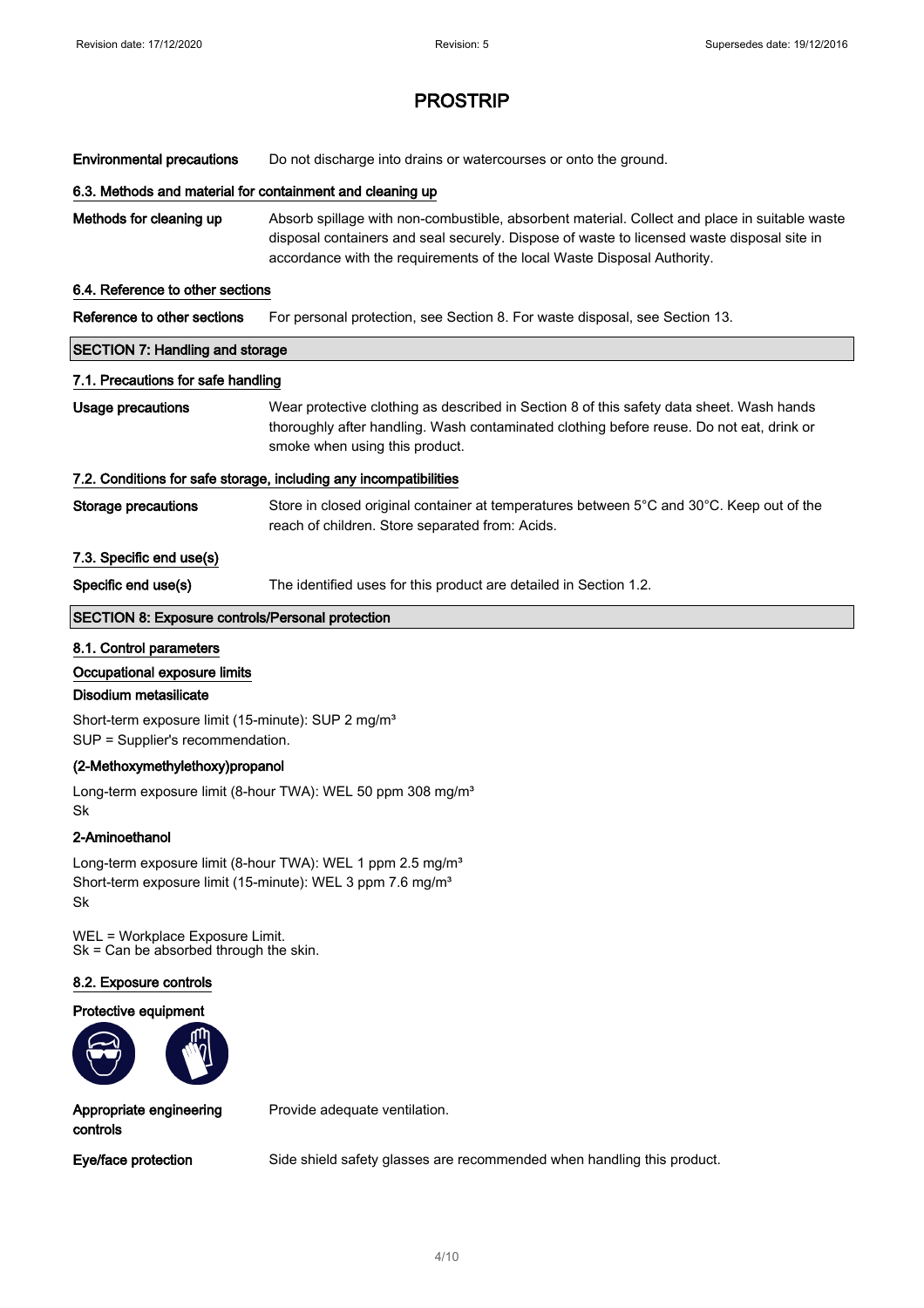| Hand protection               | Wear protective gloves. It is recommended that gloves are made of the following material:<br>Nitrile rubber. Protective gloves should be inspected for wear before use and replaced<br>regularly in accordance with the manufacturers specifications. |
|-------------------------------|-------------------------------------------------------------------------------------------------------------------------------------------------------------------------------------------------------------------------------------------------------|
| Hygiene measures              | Wash hands thoroughly after handling. Wash contaminated clothing before reuse. Do not eat,<br>drink or smoke when using this product.                                                                                                                 |
| <b>Respiratory protection</b> | No specific recommendations. Respiratory protection may be required if excessive airborne<br>contamination occurs.                                                                                                                                    |

### SECTION 9: Physical and chemical properties

| 9.1. Information on basic physical and chemical properties |                                                                     |
|------------------------------------------------------------|---------------------------------------------------------------------|
| Appearance                                                 | Clear liquid.                                                       |
| Colour                                                     | Blue.                                                               |
| Odour                                                      | Ether.                                                              |
| <b>Odour threshold</b>                                     | Not determined.                                                     |
| pH                                                         | pH (concentrated solution): 13 pH (diluted solution): 12 @ 11%      |
| <b>Melting point</b>                                       | Not determined.                                                     |
| Initial boiling point and range                            | Not determined.                                                     |
| Flash point                                                | Not applicable.                                                     |
| <b>Evaporation rate</b>                                    | Not determined.                                                     |
| Upper/lower flammability or<br>explosive limits            | Not applicable.                                                     |
| Vapour pressure                                            | Not determined.                                                     |
| Vapour density                                             | Not determined.                                                     |
| <b>Relative density</b>                                    | 1.0                                                                 |
| Solubility(ies)                                            | Soluble in water.                                                   |
| <b>Partition coefficient</b>                               | Not determined.                                                     |
| Auto-ignition temperature                                  | Not determined.                                                     |
| <b>Viscosity</b>                                           | Not determined.                                                     |
| <b>Explosive properties</b>                                | Not applicable.                                                     |
| <b>Oxidising properties</b>                                | Not applicable.                                                     |
| 9.2. Other information                                     |                                                                     |
| Other information                                          | None.                                                               |
| <b>SECTION 10: Stability and reactivity</b>                |                                                                     |
| 10.1. Reactivity<br>Reactivity                             | There are no known reactivity hazards associated with this product. |
| 10.2. Chemical stability                                   |                                                                     |
| <b>Stability</b>                                           | Stable at normal ambient temperatures and when used as recommended. |
| 10.3. Possibility of hazardous reactions                   |                                                                     |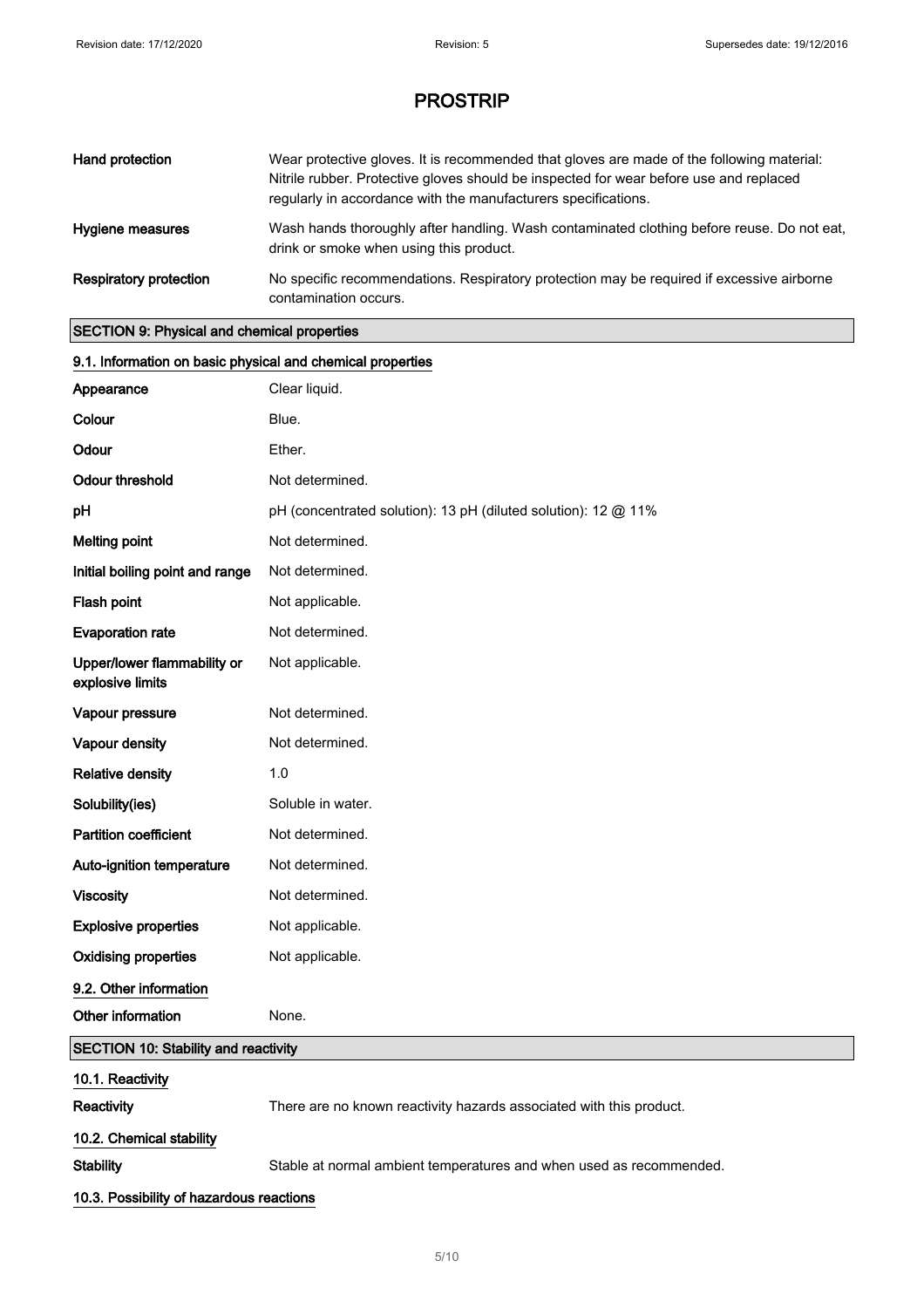| Possibility of hazardous<br>reactions                        | Not determined.                                                                                                                                                                                                        |  |
|--------------------------------------------------------------|------------------------------------------------------------------------------------------------------------------------------------------------------------------------------------------------------------------------|--|
| 10.4. Conditions to avoid                                    |                                                                                                                                                                                                                        |  |
| <b>Conditions to avoid</b>                                   | Protect from freezing and direct sunlight. Store in closed original container at temperatures<br>between 5°C and 30°C.                                                                                                 |  |
| 10.5. Incompatible materials                                 |                                                                                                                                                                                                                        |  |
| Materials to avoid                                           | Strong oxidising agents. Strong acids. Base metals. Halogenated hydrocarbons.                                                                                                                                          |  |
| 10.6. Hazardous decomposition products                       |                                                                                                                                                                                                                        |  |
| Hazardous decomposition<br>products                          | Thermal decomposition or combustion products may include the following substances: Oxides<br>of carbon. Nitrous gases (NOx).                                                                                           |  |
| <b>SECTION 11: Toxicological information</b>                 |                                                                                                                                                                                                                        |  |
| 11.1. Information on toxicological effects                   |                                                                                                                                                                                                                        |  |
| <b>Toxicological effects</b>                                 | Ingestion may cause: systemic effects Nausea, vomiting. May cause burns in mucous<br>membranes, throat, oesophagus and stomach. High concentrations of vapour at high<br>temperatures may create a respiratory hazard. |  |
| Acute toxicity - oral                                        |                                                                                                                                                                                                                        |  |
| ATE oral (mg/kg)                                             | 27,777.78                                                                                                                                                                                                              |  |
| Acute toxicity - dermal                                      |                                                                                                                                                                                                                        |  |
| ATE dermal (mg/kg)                                           | 61,111.11                                                                                                                                                                                                              |  |
| Acute toxicity - inhalation<br>ATE inhalation (vapours mg/l) | 72.22                                                                                                                                                                                                                  |  |
| Skin corrosion/irritation<br>Skin corrosion/irritation       | Prolonged contact may cause burns. skin irritation and dermatitis.                                                                                                                                                     |  |
| Serious eye damage/irritation                                |                                                                                                                                                                                                                        |  |
| Serious eye damage/irritation                                | Contact with concentrate May cause severe eye irritation. May cause possible injury if not<br>promptly rinsed. May cause blurred vision and serious eye damage.                                                        |  |
| <b>Skin sensitisation</b>                                    |                                                                                                                                                                                                                        |  |
| <b>Skin sensitisation</b>                                    | None known.                                                                                                                                                                                                            |  |
| Germ cell mutagenicity<br>Genotoxicity - in vivo             | No effects expected based upon current data.                                                                                                                                                                           |  |
| Carcinogenicity                                              |                                                                                                                                                                                                                        |  |
| Carcinogenicity                                              | No effects expected based upon current data.                                                                                                                                                                           |  |
| <b>Reproductive toxicity</b>                                 |                                                                                                                                                                                                                        |  |
| Reproductive toxicity - fertility                            | No effects expected based upon current data.                                                                                                                                                                           |  |
| Toxicological information on ingredients.                    |                                                                                                                                                                                                                        |  |
| Disodium metasilicate                                        |                                                                                                                                                                                                                        |  |
| Acute toxicity - oral                                        |                                                                                                                                                                                                                        |  |

Acute toxicity oral (LD<sub>50</sub> mg/kg) 1,280.0 Species Rat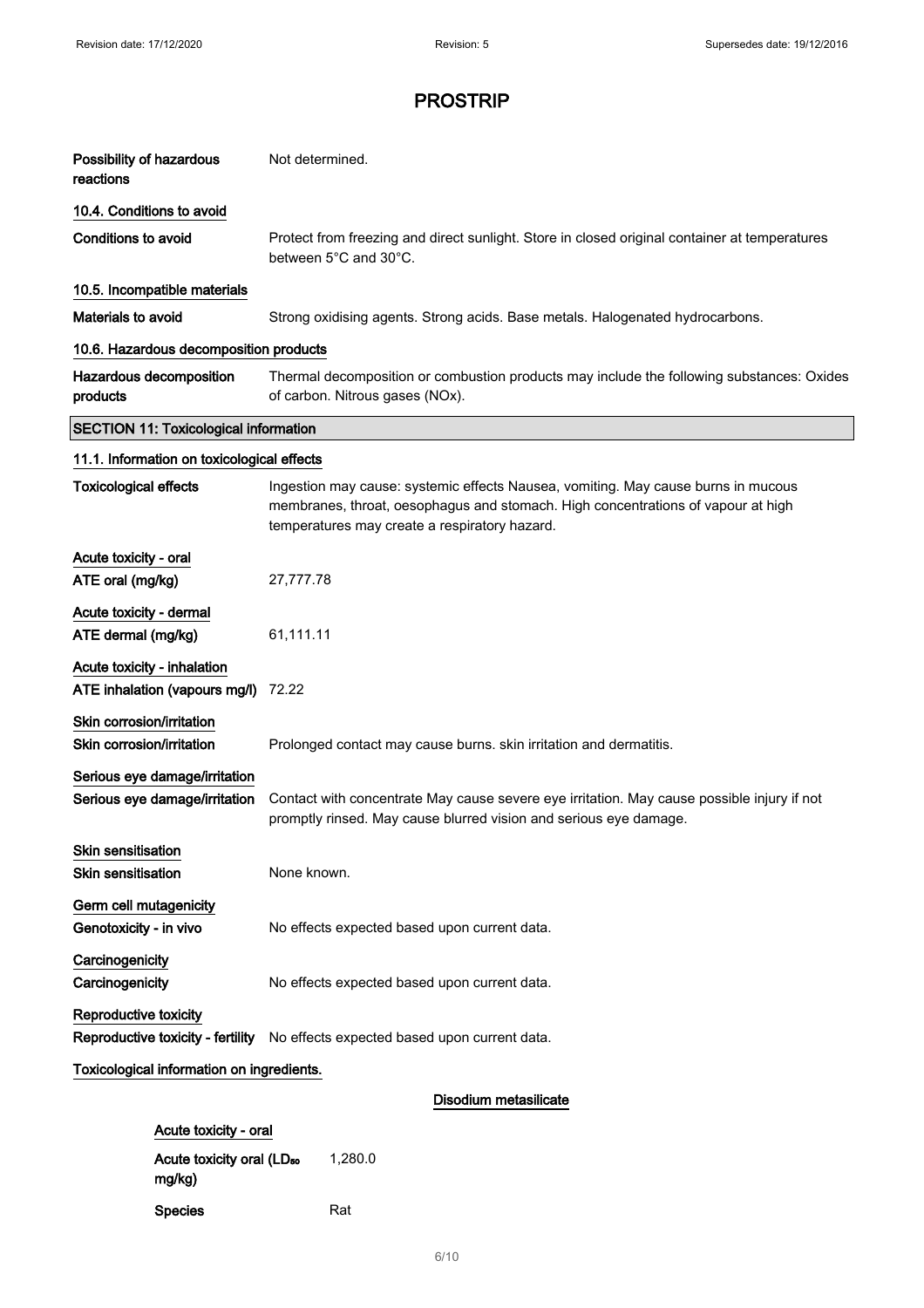### (2-Methoxymethylethoxy)propanol

| Acute toxicity - oral                                        |                |  |
|--------------------------------------------------------------|----------------|--|
| Acute toxicity oral (LD <sub>50</sub><br>mg/kg)              | 5,135.0        |  |
| <b>Species</b>                                               | Rat            |  |
| Acute toxicity - dermal                                      |                |  |
| Acute toxicity dermal (LD <sub>50</sub> 20.0<br>mg/kg)       |                |  |
| <b>Species</b>                                               | Rabbit         |  |
|                                                              | 2-Aminoethanol |  |
| Acute toxicity - oral                                        |                |  |
| Acute toxicity oral (LD <sub>50</sub><br>mg/kg)              | 700.0          |  |
| <b>Species</b>                                               | Mouse          |  |
| ATE oral (mg/kg)                                             | 700.0          |  |
| Acute toxicity - dermal                                      |                |  |
| Acute toxicity dermal (LD <sub>50</sub> 1,500.0<br>mg/kg)    |                |  |
| <b>Species</b>                                               | Rat            |  |
| ATE dermal (mg/kg)                                           | 1,500.0        |  |
| Acute toxicity - inhalation                                  |                |  |
| Acute toxicity inhalation<br>(LC <sub>50</sub> vapours mg/l) | 1.3            |  |
| <b>Species</b>                                               | Rat            |  |
| <b>ATE inhalation (vapours</b><br>mg/l)                      | 11.0           |  |

SECTION 12: Ecological information

### 12.1. Toxicity

Ecological information on ingredients.

|                                           | Disodium metasilicate                                    |
|-------------------------------------------|----------------------------------------------------------|
| Acute aguatic toxicity                    |                                                          |
| Acute toxicity - fish                     | LC50, 96 hours: 210 mg/l, Brachydanio rerio (Zebra Fish) |
| Acute toxicity - aquatic<br>invertebrates | EC <sub>50</sub> , 48 hours: 1700 mg/l, Daphnia magna    |
|                                           | (2-Methoxymethylethoxy)propanol                          |
| Acute aguatic toxicity                    |                                                          |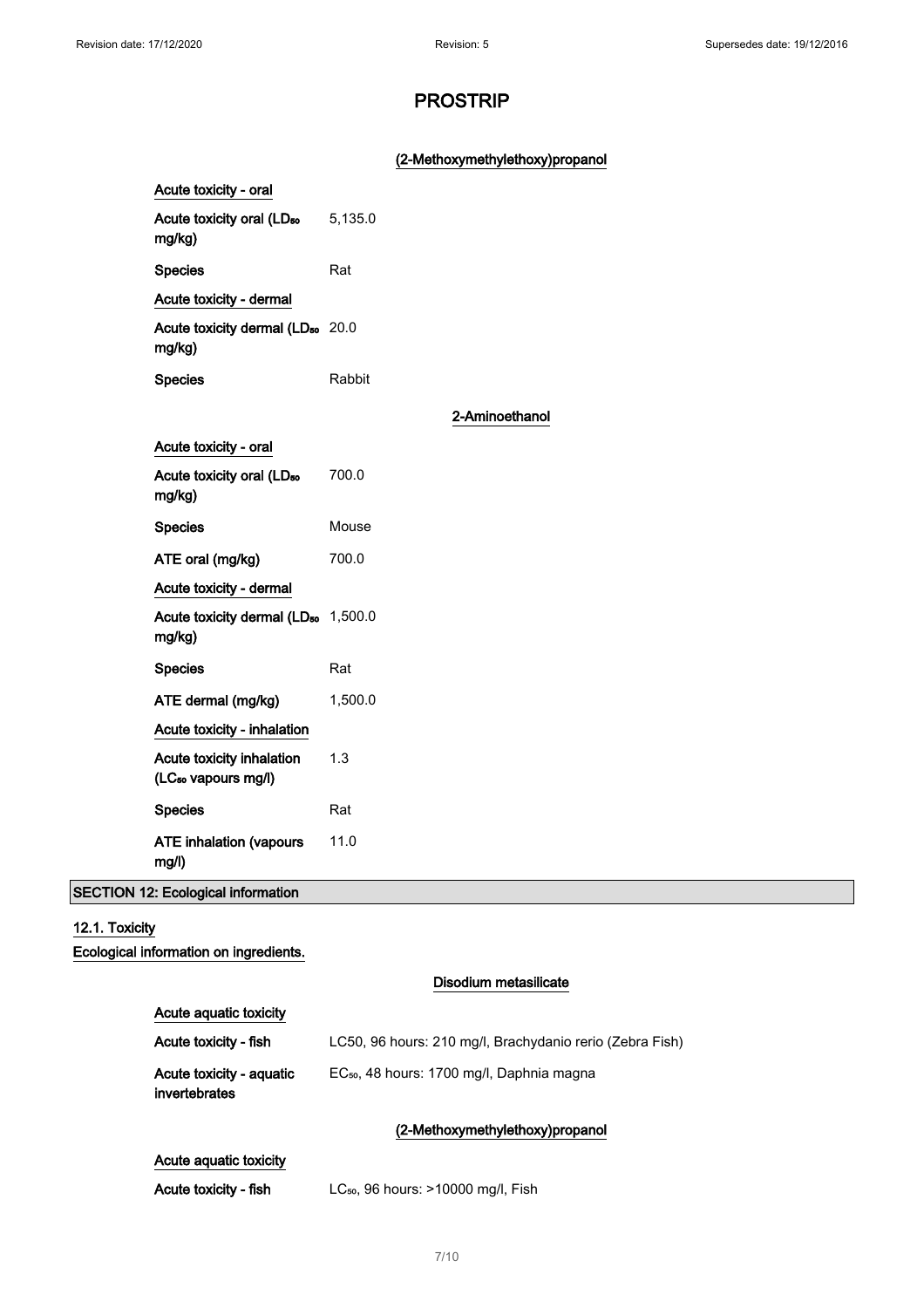| Acute toxicity - aquatic<br>invertebrates |                                                                                                                                                                                                                                                                                                                                                                                                                                | EC <sub>50</sub> , 48 hours: 1919 mg/l, Daphnia magna |
|-------------------------------------------|--------------------------------------------------------------------------------------------------------------------------------------------------------------------------------------------------------------------------------------------------------------------------------------------------------------------------------------------------------------------------------------------------------------------------------|-------------------------------------------------------|
| Acute toxicity - aquatic<br>plants        |                                                                                                                                                                                                                                                                                                                                                                                                                                | IC <sub>50</sub> , 72 hours: >969 mg/l, Algae         |
|                                           |                                                                                                                                                                                                                                                                                                                                                                                                                                | 2-Aminoethanol                                        |
| Acute aquatic toxicity                    |                                                                                                                                                                                                                                                                                                                                                                                                                                |                                                       |
| Acute toxicity - fish                     |                                                                                                                                                                                                                                                                                                                                                                                                                                | LC <sub>50</sub> , 96 hours: 125 mg/l, Fish           |
| Acute toxicity - aquatic<br>invertebrates |                                                                                                                                                                                                                                                                                                                                                                                                                                | EC <sub>50</sub> , 48 hours: 33 mg/l, Daphnia magna   |
| 12.2. Persistence and degradability       |                                                                                                                                                                                                                                                                                                                                                                                                                                |                                                       |
|                                           | <b>Persistence and degradability</b> The surfactant(s) contained in this product complies(comply) with the biodegradability criteria<br>as laid down in Regulation (EC) No. 648/2004 on detergents. Data to support this assertion<br>are held at the disposal of the competent authorities of the Member States and will be made<br>available to them at their direct request, or at the request of a detergent manufacturer. |                                                       |
| Ecological information on ingredients.    |                                                                                                                                                                                                                                                                                                                                                                                                                                |                                                       |
|                                           |                                                                                                                                                                                                                                                                                                                                                                                                                                | (2-Methoxymethylethoxy)propanol                       |
|                                           | Chemical oxygen demand 2.02                                                                                                                                                                                                                                                                                                                                                                                                    |                                                       |
| 12.3. Bioaccumulative potential           |                                                                                                                                                                                                                                                                                                                                                                                                                                |                                                       |
| <b>Bioaccumulative potential</b>          | Not known.                                                                                                                                                                                                                                                                                                                                                                                                                     |                                                       |
| <b>Partition coefficient</b>              |                                                                                                                                                                                                                                                                                                                                                                                                                                | Not determined.                                       |
| Ecological information on ingredients.    |                                                                                                                                                                                                                                                                                                                                                                                                                                |                                                       |

### (2-Methoxymethylethoxy)propanol

Partition coefficient : 1.01

### 12.4. Mobility in soil

Mobility **Mobility** The product is soluble in water.

### 12.5. Results of PBT and vPvB assessment

Results of PBT and vPvB assessment This product does not contain any substances classified as PBT or vPvB. 12.6. Other adverse effects

Other adverse effects The product may affect the acidity (pH) of water which may have hazardous effects on aquatic organisms.

### SECTION 13: Disposal considerations

### 13.1. Waste treatment methods

Disposal methods Dispose of waste to licensed waste disposal site in accordance with the requirements of the local Waste Disposal Authority. Empty containers should be rinsed with water then crushed and disposed of at legal waste disposal site.

SECTION 14: Transport information

### 14.1. UN number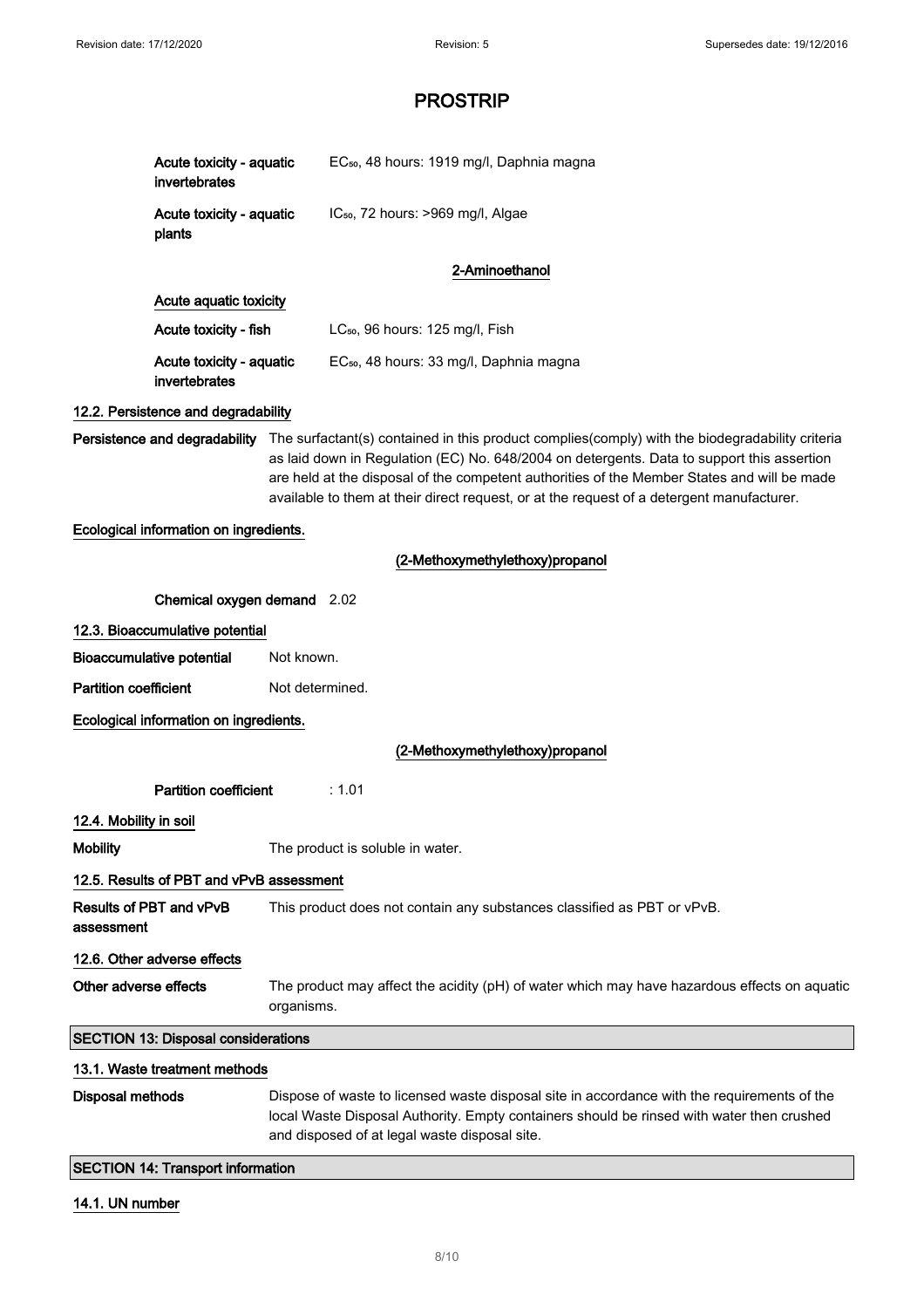| UN No. (ADR/RID) | 3266 |
|------------------|------|
| UN No. (IMDG)    | 3266 |

### 14.2. UN proper shipping name

Corrosive liquid, basic, inorganic, N.O.S. (contains disodium trioxosilicate and ethanolamine)

| 14.3. Transport hazard class(es) |   |  |
|----------------------------------|---|--|
| <b>ADR/RID class</b>             | 8 |  |
| <b>IMDG class</b>                | 8 |  |
| 14.4. Packing group              |   |  |
| <b>ADR/RID packing group</b>     | ш |  |
|                                  |   |  |

IMDG packing group III

### 14.5. Environmental hazards

Environmentally hazardous substance/marine pollutant

No.

### 14.6. Special precautions for user

No special storage precautions required. Supplied in accordance with "Limited Quantity" provisions.

### 14.7. Transport in bulk according to Annex II of MARPOL and the IBC Code

### Transport in bulk according to Not applicable. Annex II of MARPOL 73/78 and the IBC Code

### SECTION 15: Regulatory information

### 15.1. Safety, health and environmental regulations/legislation specific for the substance or mixture

| <b>National regulations</b> | REACH Regulation UK SI 2019/758, as amended, and UK SI 2020/1577.<br>GB-CLP Regulation, UK SI 2019/720 and UK SI 2020/1567.<br>Detergents (Amendment) (EU Exit) Regulations UK SI 2020/1617.<br>The Control of Substances Hazardous to Health Regulations 2002 (SI 2002 No. 2677) (as<br>amended).                                                                                                         |
|-----------------------------|------------------------------------------------------------------------------------------------------------------------------------------------------------------------------------------------------------------------------------------------------------------------------------------------------------------------------------------------------------------------------------------------------------|
| EU legislation              | Regulation (EC) No 1907/2006 of the European Parliament and of the Council of 18<br>December 2006 concerning the Registration, Evaluation, Authorisation and Restriction of<br>Chemicals (REACH) (as amended).<br>Regulation (EC) No 1272/2008 of the European Parliament and of the Council of 16<br>December 2008 on classification, labelling and packaging of substances and mixtures (as<br>amended). |

#### 15.2. Chemical safety assessment

No chemical safety assessment has been carried out.

### SECTION 16: Other information

| General information      | Telephone 020 8974 1515                                                                |
|--------------------------|----------------------------------------------------------------------------------------|
| <b>Revision comments</b> | NOTE: Lines within the margin indicate significant changes from the previous revision. |
| <b>Revision date</b>     | 17/12/2020                                                                             |
| <b>Revision</b>          | 5                                                                                      |